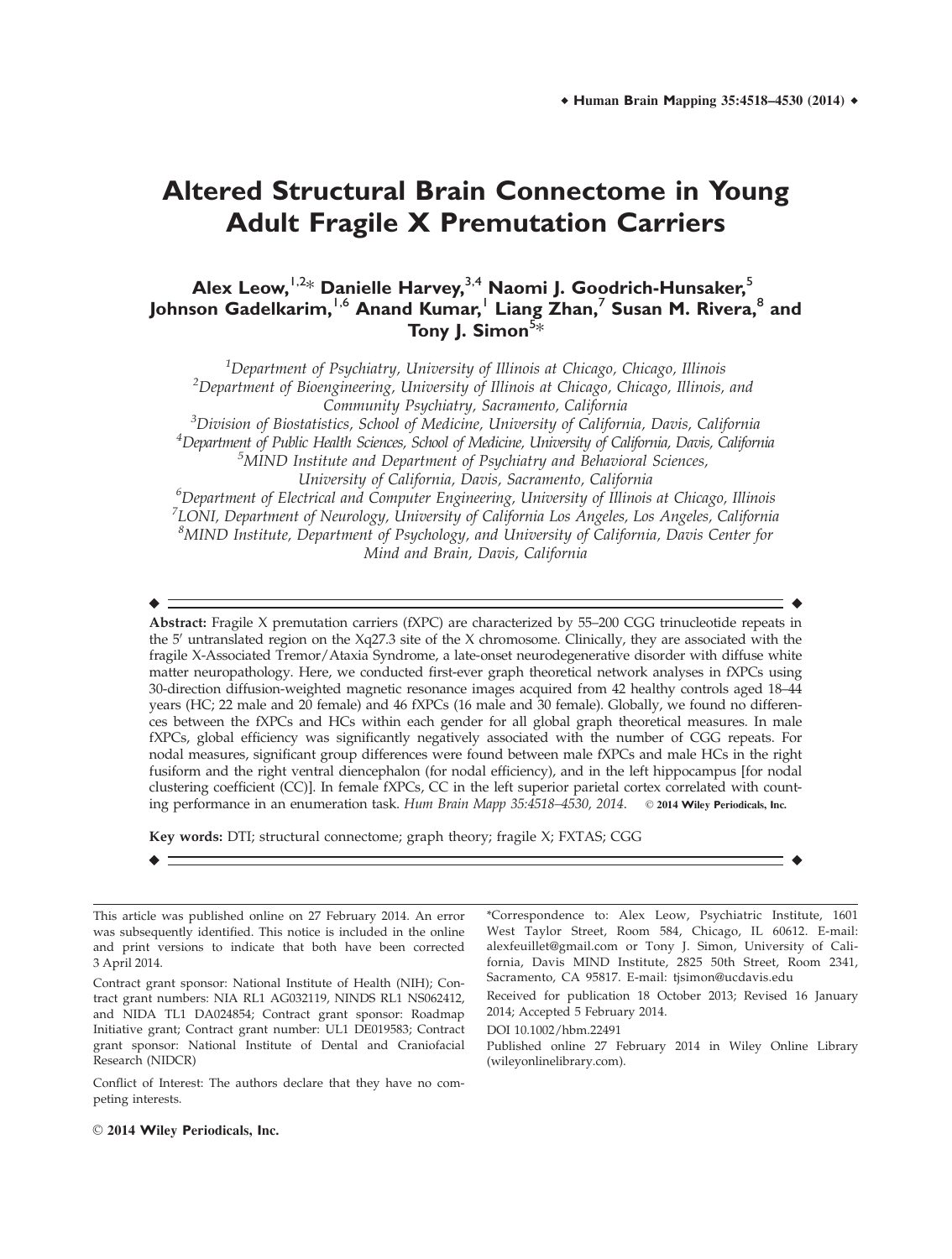# **INTRODUCTION**

Fragile X syndrome (FXS) is the most common inherited form of mental retardation and the most prevalent known single-gene cause of autism in males [Schneider et al., 2009]. The fragile X mental retardation 1 gene  $(FMR1)$  is associated with CGG trinucleotide repeats in the  $5^{\prime}$ untranslated region on the Xq27.3 site of the X chromosome [Verkerk et al., 1991]. Normally, unaffected individuals have fewer than 45 CGG repeats in FMR1. When the size of the CGG repeat exceeds 200 FMR1 is silenced and the mutation is categorized as full, generating the FXS phenotype. If the expansion is between 55 and 200 repeats, then the individual is a fragile X premutation carrier (fXPC) [Garcia-Arocena and Hagerman, 2010; Hagerman and Hagerman, 2004]. Overall, it has been estimated that 1 in 260–813 males and 1 in 113–259 females in the population are fXPCs [Hagerman, 2008]. A major clinical consequence of the premutation allele is Fragile X-Associated Tremor/Ataxia Syndrome (FXTAS), a late-onset (usually 50–70 years old) neurodegenerative disorder that affects  $\sim$ 40% of male and 8–16% of female fXPCs [Jacquemont et al., 2004a,b]. Clinically, FXTAS is associated with tremors, gait ataxia, parkinsonism, and short-term memory and executive function impairments [Bourgeois et al., 2009].

In structural magnetic resonance images (MRI), FXTAS males in general show characteristic findings of diffuse signal changes in cerebellar white matter surrounding the dentate nuclei and in the middle cerebellar peduncles [Brunberg et al., 2002]. Neuropathological studies have reported prominent inclusion-bearing astrocytes in cerebral white matter, although intranuclear inclusions have been noted in both brain and spinal cord thus suggesting diffuse white matter involvement [Greco et al., 2006]. For female FXTAS patients, similar neuropathological changes of intranuclear neuronal and astrocytic inclusions were also reported in a small sample of five female fXPCs with possible FXTAS [Hagerman et al., 2004].

There have been several studies that probe white matter integrity across the spectrum of those affected by FMR1 mutations with newer imaging techniques such as diffusion tensor imaging (DTI). Two related studies on male and female FXS [Barnea-Goraly et al., 2003; Haas et al., 2009] using DTI showed that relative to controls, young males with FXS had increased density of DTI reconstructed fibers in the left ventral frontostriatal pathway, while FXS females exhibited lower fractional anisotropy (FA) values in frontostriatal pathways and parietal sensory-motor tracts.

Hashimoto et al. [2011] used DTI to study male fXPCs with and without FXTAS syndrome versus healthy controls (a total sample of 71 male participants). There, the individuals with FXTAS showed significantly lower FA in multiple white matter tracts, including the middle cerebellar peduncle, superior cerebellar peduncle, cerebral peduncle, and the fornix and stria terminalis. Furthermore, regression analyses demonstrated a clear inverted U-shaped

relationship between CGG-repeat size and axial and radial diffusivities in the middle cerebellar peduncle. In addition to CGG modulation in tract integrity, age-dependent effects have also been reported using a smaller sample in male fXPCs [Wang et al., 2012], where the authors reported that the premutation status was associated with a greater agerelated white matter connectivity decline.

Even more subtle, yet significant, impairments in several domains involving spatial and numerical functioning have been reported in young, neurologically asymptomatic male and female adult fXPCs. Our own group, studying participants in the present sample, previously reported age- and CGG length-related impairment on an attentionally demanding enumeration task and on a spatial magnitude comparison task in 20–40 year old female fXPCs [Goodrich-Hunsaker et al., 2011a, Goodrich-Hunsaker et al., 2011b]. This was the case even though overall performance was not worse in the fXPC group and despite the fact that the psychomotor speed of the female fXPCs was quicker than that of the unaffected female controls of the same age [Goodrich-Hunsaker et al., 2011c]. By contrast, male fXPCS of the same age were not faster than healthy controls and did show significant group impairments on the same two tasks completed by the females but we did not find evidence of age- or CGG length modulations of functioning [Wong et al., 2012]. However, an fMRI study using a different magnitude estimation task with males and females from the same sample [Kim et al., 2013] did reveal reduced parietal activations that were CGG length-related, suggesting alterations in the neural substrate for magnitude processing in both genders.

Thus, it is possible that impairments in these functional domains might provide sensitive biomarkers for cognitive decline long before neurological symptoms emerge, especially if they can be linked to changes in neural networks known to underlie the main symptomatic features of the FXTAS spectrum in adult fXPCs.

Therefore, in this study, we employ a novel neuroimaging technique that uses state-of-the-art mathematics borrowed from graph-theory in order to characterize and analyze the complex properties of brain networks or "connectomes" [Rubinov and Sporns, 2010]. Such analyses provide quantitative assessment of brain connectomes by mathematically representing them as "graphs," which contain the nodes (gray matter) and the edges (white matter) connecting the nodes. Graph theoretical measures that characterize system properties can then be constructed; these metrics have most recently been shown to yield novel insight into the human brain's network properties, which can additionally be related to information such as clinical symptom severity [Bullmore and Sporns, 2009]; for an overview of these novel measures and their applications in neuroimaging, also refer to [Griffa et al., 2013; Wig et al., 2011; Xia and He, 2011].

This article represents the first ever connectome study using DTI-whole brain tractography based structural brain networks of young adult, neurologically asymptomatic,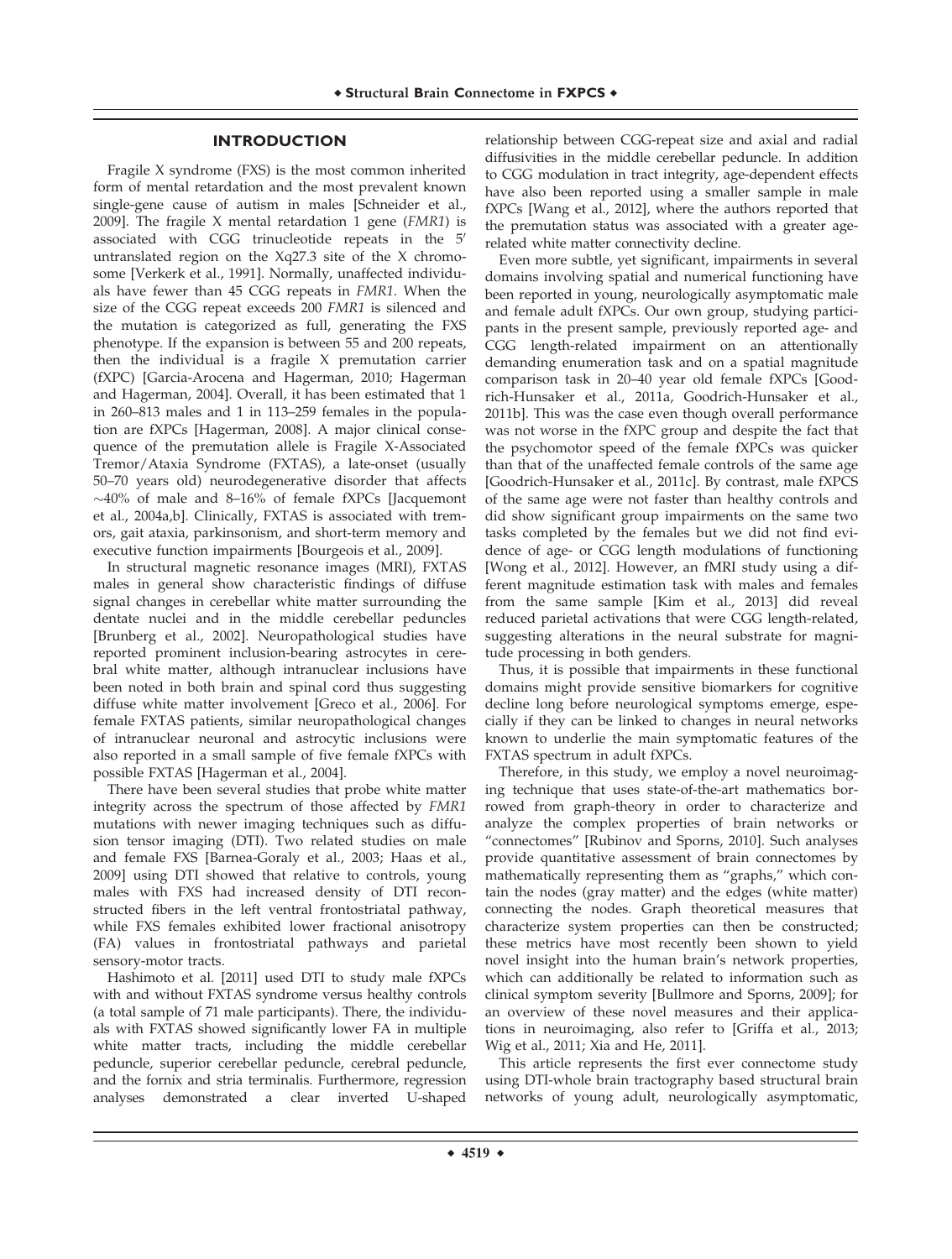|                                                     | Female HC      |                                       |                                  | Male HC        |                                        |                                  | Female fXPC    |                                         |                               | Male fXPC        |                                          |                               |
|-----------------------------------------------------|----------------|---------------------------------------|----------------------------------|----------------|----------------------------------------|----------------------------------|----------------|-----------------------------------------|-------------------------------|------------------|------------------------------------------|-------------------------------|
|                                                     | п              | Mean (SD)                             | Range                            | $\mathfrak n$  | Mean (SD)                              | Range                            | $\mathfrak n$  | Mean (SD)                               | Range                         | $\mathfrak n$    | Mean (SD)                                | Range                         |
| Age <sup>a</sup><br>FSIQ <sup>b</sup><br>CGG Repeat | 20<br>15<br>17 | 30.5(7.1)<br>110.9(13.3)<br>30.1(1.4) | 20.5–39.4<br>89-129<br>$28 - 33$ | 22<br>16<br>15 | 30.7(7.1)<br>117.5 (18.6)<br>29.1(1.9) | 18.8-40.7<br>85–148<br>$24 - 33$ | 30<br>22<br>30 | 33.4(5.6)<br>117.5(12.1)<br>94.4 (17.9) | 21.9–42.8<br>97–144<br>67–141 | - 16<br>12<br>14 | 31.5(6.4)<br>117.1 (12.8)<br>89.4 (18.0) | 20.2-44.7<br>94-136<br>55–118 |

**TABLE I. Participant descriptive statistics and** FMR1 **measures**

<sup>a</sup> Main effect of group ( $F = 1.07$ ,  $P = 0.37$ ).<br><sup>b</sup> Main effect of group ( $F = 0.79$ ,  $P = 0.50$ ).

<sup>b</sup>Main effect of group ( $F = 0.79$ ,  $P = 0.50$ ).

FSIQ: Full scale IQ; SD: standard deviation.

fXPC, both male and female, compared with those from a sample of age and gender matched healthy control participants. Our primary interests are in characterizing differences, within each gender, between brain networks in relatively young and healthy adult fXPCs asymptomatic for FXTAS and unaffected controls. Secondary interests further include comparing networks between male and female fXPCs and exploring whether there is a fXPC-bygender effect. To this end, we generated graph theoretical measures based on DTI-whole brain tractography, and then correlated them with behavioral or other clinical data, on both a global and nodal level.

We hypothesized that our findings would show altered organization of key brain networks in our male participants relative to those of the unaffected male controls, even though the male fXPCs did not manifest any neurological or other visible premonitory symptoms of FXTAS. Given the lower risk for FXTAS or related neurological symptoms in female fXPCs we did not expect to find such differences when their brains were compared with those of the unaffected female controls. By contrast, our studies of their cognitive performance on a range of tasks did reveal that, despite the absence of any clinical symptomology in the male and female fXPCs, they performed significantly worse in several tests compared to unaffected controls, and that in some cases their performance was correlated with age or CGG repeat length. Therefore, we hypothesized that changes in circuits involving subcortical motor pathways and in parietal magnitude, processing systems might correlate with our fine-grained behavioral data, possibly serving to identify potential biomarkers for those most at risk for neurocognitive decline.

#### **METHODS**

#### **Participant Recruitment and Demographics**

Descriptive statistics of age, full scale IQ score, and CGG repeat length are reported in Table I. Participants were 88 adults aged 18–44 years, including 42 healthy controls (HCs; 22 male and 20 female) and 46 fXPCs (16 male and 30 female). The mean age  $(\pm$  SD) for female HCs was  $30.5 \pm 7.1$  years, for male HCs was  $30.7 \pm 7.1$ , for female

fXPCs was  $33.4 \pm 5.6$  years, and for male fXPCs was  $31.5 \pm 6.4$  years. The three groups did not differ in age  $(F = 1.07, P = 0.37)$  or Full Scale IQ  $(F = 0.79, P = 0.50)$ . Participants were recruited through the NeuroTherapeutics Research Institute (NTRI) at the Medical Investigation of Neurodevelopmental Disorders (MIND) Institute of the University of California, Davis Medical Center. This study was approved by the University of California Davis Institutional Review Board and conformed to institutional and federal guidelines for the protection of human participants. Written informed consent was obtained from all participants.

#### **Psychological Assessment**

All study participants completed an extensive battery of experimental tests of cognitive processing involving attention, executive function, spatial and temporal processing, some of whose results have been described elsewhere [Goodrich-Hunsaker et al., 2011a, b, c; Wong et al., 2012]. Global intellectual ability was measured either using the Wechsler Adult Intelligence Scale, third edition [Wechsler, 1997] or the Wechsler Abbreviated Scale of Intelligence [Wechsler, 1999]. IQ data were available for 15/20 female HCs, 16/22 male HCs, 22/30 female fXPCs, and 12/16 male fXPCs.

# **Molecular Analysis**

Additionally, as previously described [Tassone et al., 2008], for all participants genomic DNA samples were obtained and extracted from peripheral blood leucocytes using standard methods (Puregene Kit; Gentra Inc., Valencia, CA). CGG Repeat sizes were determined using Southern blot and PCR amplification of genomic DNA.

# **MRI Acquisition**

Diffusion weighted MRI of the participants were obtained using a Siemens Trio 3T scanner at the University of California, Davis Imaging Research Center. Seventy-two contiguous axial brain slices were collected with the following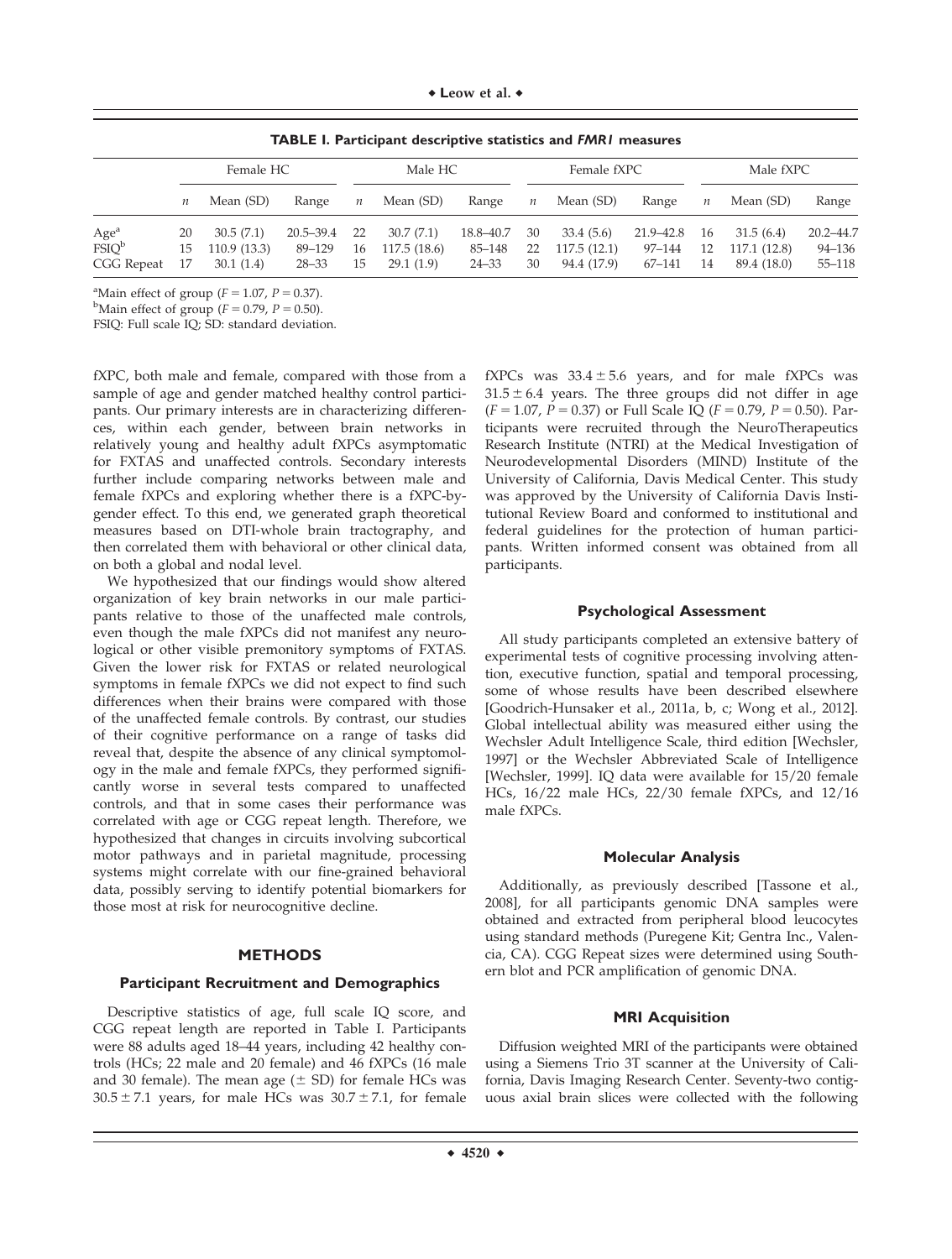parameters: 30 diffusion – weighted  $(b = 700 \text{ s/mm}^2)$  and 1  $(b=0 s/mm<sup>2</sup>)$  nondiffusion weighted scan; field of view 243 mm; voxel size  $1.9 \times 1.9 \times 1.9$  mm; repetition time- $= 11,900$  ms; echo time  $= 92$  ms. In addition, structural images were acquired with T1-weighted magnetizationprepared rapid gradient echo (MPRAGE). One sequence consisted of 208 contiguous sagittal slices with TR (repetition time) =  $1,900$  ms; TE (echo time) =  $2.26$  ms; in-plane resolution =  $0.47 \times 0.47$  mm; slice thickness =  $0.95$  mm; flip angle =  $9^\circ$ ; and a field of view of 207 and an acquisition matrix of 512  $\times$  512. The second sequence consisted of 192 contiguous sagittal slices with TR (repetition time)-  $= 2,170$  ms; TE (echo time)  $= 4.86$  ms; in-plane resolution =  $1 \times 1$  mm; slice thickness = 1 mm; flip angle =  $7^{\circ}$ ; and a field of view of 192 and an acquisition matrix of  $256 \times 256$ .

## **Constructing Structural Brain Networks**

Structural brain networks were generated using a pipeline, which integrates multiple image analysis techniques and has been described in detail elsewhere [GadElkarim et al., 2012; Leow et al., 2013]. Briefly, diffusion-weighted MR images were eddy current corrected using the automatic image registration tool embedded in DtiStudio software [\(http://www.mristudio.org](http://www.mristudio.org)) by registering all DW images to their corresponding b0 images with 12 parameter affine transformations. This was followed by the computation of diffusion tensors and deterministic tractography using the DtiStudio program (Fiber Assignment by Continuous Tracking or FACT algorithm; seeding at each voxel; maximum bending angle 60; FA cut-off 0.15). High-resolution T1-weighted MPRAGE images were used to generate label maps using the Freesurfer software (<http://surfer.nmr.mgh.harvard.edu>). For all subjects, MPRAGE volumes were then registered to the corresponding b0 images using 12-parameter affine transformations, thus bringing label maps to each subject's individual DTI space. Weighted brain structural networks formed by the 87 Freesurfer-derived cortical, subcortical and brain stem gray matter regions were generated using an in-house program in MATLAB by counting the number of fibers connecting each pair of nodes. Mathematically, these structural networks were represented using 87 by 87 symmetric matrices or "graphs," on which graph theoretical analyses were performed (globally the groups did not differ in the total number of streamlines in the structural connectome: Male fXPC:  $1,559 \pm 224$ , Male HC:  $1,653 \pm 210$ ;  $P = 0.25$ , Female fXPC:  $1,777 \pm 278$ , Female HC:  $1,699 \pm 238$ ;  $P = 0.30$ ).

## **Brief Summary of Graph Theoretical Measures**

Here, we provide a brief explanation of the several graph theory metrics that are of relevance in this study. Various graph theoretical metrics have been proposed in order to quantify network organizational properties both at the global and the local levels [Bullmore and Sporns, 2009].

To mathematically compute these metrics, one may use either a binary or weighted approach. In the former, metrics are computed based on binarized matrices (i.e., the existence of an edge connecting two nodes depends on whether the fiber count exceeds a predetermined threshold). In this study we adopted the second, that is, weighted, approach where the weights of the connectivity matrix measure the connectivity strengths (the fiber counts) of graph edges. Basic binary graph theory network metrics include the degree of a node (the number of edges the node has connecting to others; the degree of a network is the mean degree of all nodes) and the density of a network (the total number of edges of a network divided by the maximum possible number of edges connecting the same number of nodes). More sophisticated measures defined for both binary and weighted graphs, including network efficiency, path length, and clustering coefficient (CC) can be calculated.

To briefly summarize these more sophisticated graph measures, we first need to construct the graph distance matrix, whose entries denote the shortest graph path lengths, or "graph distances," connecting node pairs. To this end, a transformation on the connectivity matrix that relates the connectivity edge strength to edge "length" is needed, such that higher fiber counts indicate shorter path lengths (usually the numerical inverse of fiber counts is used for this purpose, a practice we adopted in this study). Shortest path lengths are then constructed using the well-known Dijkstra algorithm [Dijkstra, 1959].

The longer the graph distance is between two nodes, the less efficient it is for information to transfer between them, and thus graph distances can be used to construct measures of network integration. Calculated by averaging the graph distances between all pairs of nodes, the characteristic path length or CPL measures how efficiently information can be transferred within the whole network, and is thus considered a measure of global network integration (node-level path length is defined similarly by averaging the shortest paths connecting this node to all other nodes in the entire network). Networks with longer CPL exhibit information flows that are slower (due to the longer distance needed to travel between nodes) compared to those with shorter CPL, and are thus less efficient. A related global metric, the global efficiency (Eglob), calculates the average inverse graph distances between all pairs of nodes. Thus, both higher Eglob values and lower CPL values indicate more efficient network integration [Bullmore and Sporns, 2009].

As a measure of network clustering or segregation, the weighted CC of a node is defined as the degree to which this node and its immediate neighbors are interconnected among themselves (nodes with high CC thus form locally interconnected clusters). The CC of the whole network averages CC across all nodes. It is noted that brain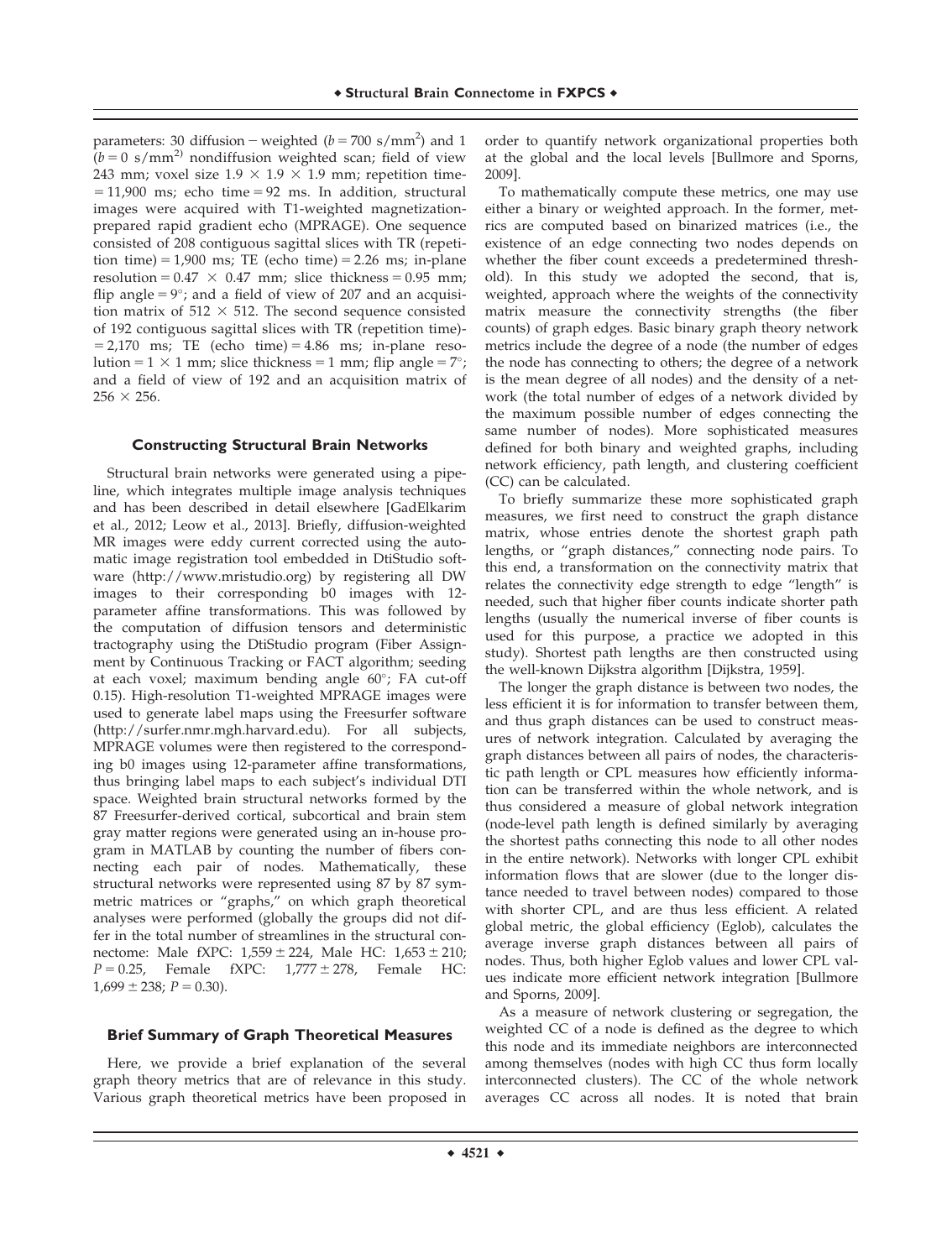networks, like most naturally occurring networks, exhibit a "small world" property such that they consist of clusters of segregated nodes that locally interact with one another to form a "module," while globally these clusters remain efficiently integrated (mathematically speaking, smallworld networks have similar shortest path lengths but higher CCs relative to random networks with the same density and number of nodes).

Lastly, we also computed the normalized global path length (lambda) and the normalized global CC (gamma), both normalized against random networks with the same density and number of fibers.

# **Statistical Analysis**

The fXPCs were split into two groups based on gender, because many differences have been observed between male and female fXPCs in other measures. As our primary interests are in within-gender analyses between fxPCs and HCs, regional brain volumes were not normalized to each individual's total brain volume, which tends to differ between genders. Typical controls were also split by gender to assess differences in the same way. Analysis of variance (volumetric measures) or Kruskal-Wallis tests (network measures) were used as a global test to compare across the four groups, depending on the skewed nature of many of the distributions. Within a measure, a Bonferroni correction (0.05/# regions) was used to identify regions with a significant group difference. For the global measures, multiple comparisons were conducted across each variable. If the four-group comparison was significant, post-hoc pairwise comparisons using the Welch twosample t-test (volumetric measures) or Wilcoxon rank sum test (network measures) were performed to determine specifically which groups were different. False Discovery Rate (FDR) was then applied to the two group comparisons across significant global network metrics, or regions (in the case of volumetric measures or local network metrics). Only results from regions that remained significant for a four-group comparison after the Bonferonni correction are presented with notations for the regions that had FDRadjusted significant two-group differences. To further explore implications of the DTI-based structural connectome in the fXPCs, within-gender Spearman rank correlations were assessed between global measures and age and CGG repeat. Within-gender associations in fXPCs between psychometric task performance and node-level measures (local efficiency, local CC, and local path length) in regions hypothesized to be involved during simple reaction tasks (thalamus, pre-/post-/para- central gyri, posterior cingulate, and the cerebellum and brainstem) or Enumeration or Magnitude Comparison tasks (precuneus, superior and inferior parietal lobules, and cerebellum) were assessed using linear regression. Similar to the two-group differences, FDR was used to adjust for multiple comparisons across the different regions and tasks. Further models

included CGG repeat length in order to account for previously observed associations between genetic dosage and task performance. All analyses were conducted in R, Version 2.15.0

# **RESULTS**

#### **Volumetric Measures at the Node Level**

The volume for each FSL-generated gray matter ROI was measured by counting the number of voxels for every region (to translate the volume size into mm<sup>3</sup>, the number of voxels need to be multiplied by  $1.89 \times 1.89 \times$  $1.9 = 6.787$  mm<sup>3</sup>). As expected, there were significant gender differences in volumetric measures for each diagnostic group (Table II). Within each gender, volumetric differences between fXPCs and typical controls were of particular interest. Our data indicated that in males, fXPCs had smaller brain stem volumes than HCs  $(t(35.3) = 4.02)$ ,  $p < 0.05$  after FDR correction). By contrast, female fXPCs had larger ROI volumes for the right superior temporal gyrus, right superior parietal gyrus, and right posterior cingulate  $(t(44.1) = -2.24, t(30.1) = -2.40, t(43.7) = -2.48,$ respectively;  $P < 0.05$  after FDR correction for each) than female HCs. (Table II presents all significant differences in brain volume at the node level. However, since volumes were not normalized to total brain size within each gender, between gender significance values may be affected by differences in overall brain size).

#### **Global Graph Theoretical Measures**

#### Group level results

Figure 1 visualizes the generated mean structural networks for all four groups; there were no statistical differences in the number of reconstructed fiber tracts or streamlines (the mean number of streamlines of a network is also referred to as the strength) across the four groups  $(P = 0.09)$ . For global graph theoretical measures, within each gender we found no differences between the fXPCs and HCs. However, between males and females several global measures including CC and gamma (normalized CC) exhibited group differences. Females had lower gamma and CC relative to males, regardless of their diagnostic group (the remaining global graph theoretical measures showed no differences; see Table III).

## Correlation results

There were no significant associations between age and any of the global measures. However, in the male fXPCs, global efficiency significantly negatively correlated with the number of CGG repeats  $(n = 14, r = -0.63, P = 0.02,$ Fig. 2), suggesting that increased genetic dosage (independent of age) significantly negatively affected global network integration. In female fXPCs, this correlation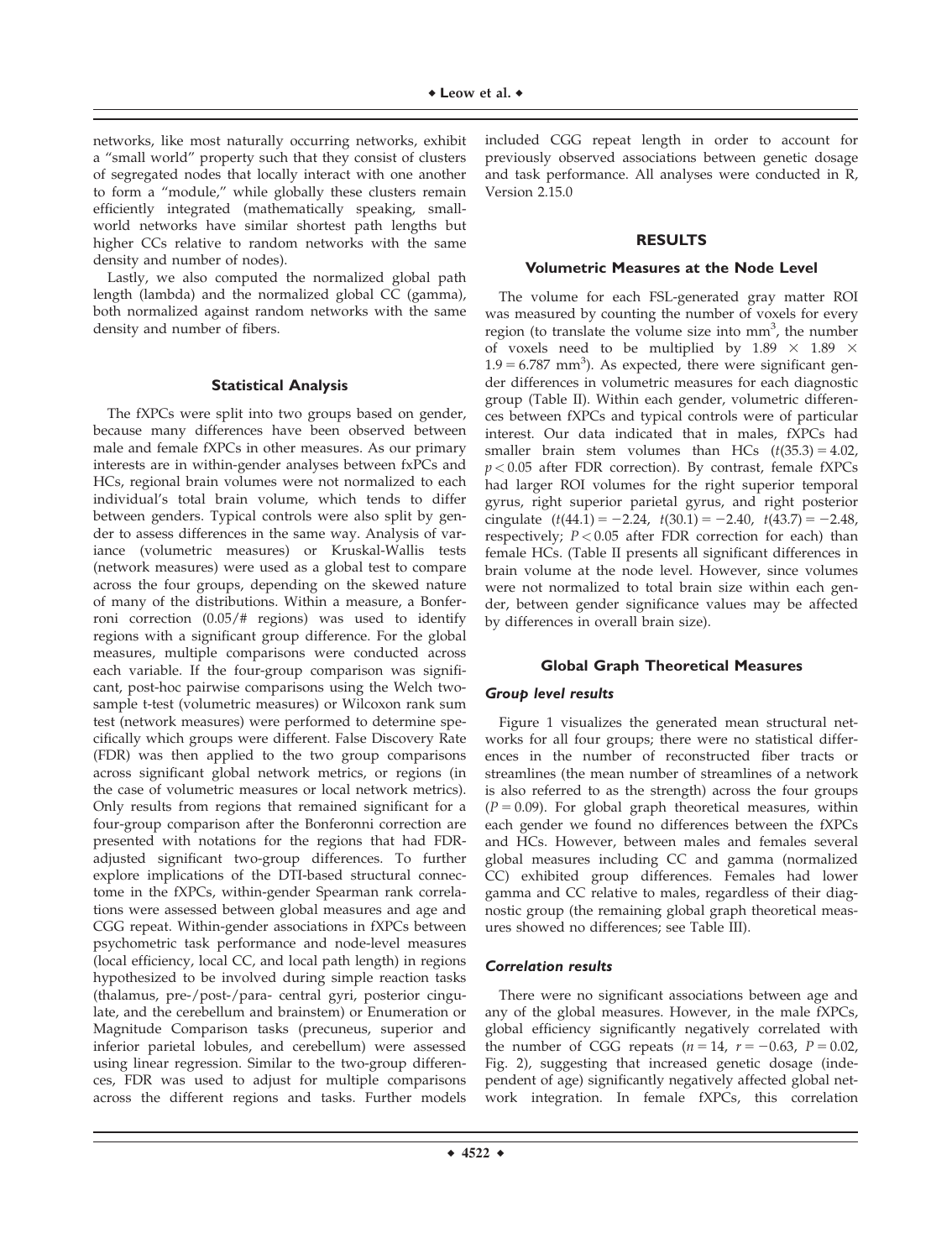|                               | fXPC male         |        | HC male     |        | fXPC female                  |        | HC female                    |        |            |
|-------------------------------|-------------------|--------|-------------|--------|------------------------------|--------|------------------------------|--------|------------|
| Region, Hemisphere $(R/L)$    | Mean (SD)         | Median | Mean (SD)   | Median | Mean (SD)                    | Median | Mean (SD)                    | Median | $P$ -value |
| Frontal Lobe                  |                   |        |             |        |                              |        |                              |        |            |
| Insula, R                     | 1,194 (125)       | 1,184  | 1,210 (122) | 1,205  | $1,074$ $(133)^{a,b}$        | 1,095  | $1,070$ $(138)^{a,b}$        | 1,016  | < 0.001    |
| Insula, L                     | 1,191(90)         | 1,181  | 1,150(91)   | 1,152  | $1,058$ $(116)^{a,b}$        | 1,053  | $1,019$ $(117)^{a,b}$        | 1,020  | < 0.001    |
| Parietal Lobe                 |                   |        |             |        |                              |        |                              |        |            |
| Superior parietal cortex, R   | 2,058 (287)       | 2,044  | 2,163 (253) | 2,128  | 1,998 $(195)^{a,c}$          | 2,000  | $1,819$ $(293)^{a,b}$        | 1,890  | < 0.001    |
| Inferior parietal cortex, R   | 2,530 (345)       | 2,500  | 2,623 (319) | 2,606  | 2,267 $(235)^{a,b}$          | 2,264  | 2,168 $(242)^{a,b}$          | 2,210  | < 0.001    |
| Inferior parietal cortex, L   | 2,086 (249)       | 2,174  | 2,069 (265) | 2,030  | $1,840$ $(198)^{a,b}$        | 1,857  | $1,776$ $(250)^{a,b}$        | 1,776  | < 0.001    |
| Precuneus cortex, R           | 1,696 (168)       | 1,704  | 1,675(219)  | 1,693  | 1,486 $(174)^{a,b}$          | 1,489  | $1,416$ $(254)^{a,b}$        | 1,351  | < 0.001    |
| Precuneus cortex, L           | 1,536 (125)       | 1,505  | 1,627 (178) | 1,629  | $1,448$ $(149)^a$            | 1,446  | $1,387$ $(195)^{a,b}$        | 1,339  | < 0.001    |
| Temporal Lobe                 |                   |        |             |        |                              |        |                              |        |            |
| Superior temporal gyrus, R    | 1,916 (232)       | 1,895  | 1,968 (211) | 1,970  | $1,807$ (226) <sup>a,c</sup> | 1,800  | $1,670$ $(201)^{a,b}$        | 1,685  | < 0.001    |
| Superior temporal gyrus, L    | 2,011 (240)       | 1,998  | 2,070 (229) | 2,074  | $1,855$ $(214)^a$            | 1,844  | $1,790$ $(239)^{a,b}$        | 1,817  | < 0.001    |
| Middle temporal gyrus, R      | 1,990 (288)       | 2,000  | 1,999 (277) | 2,064  | $1.758$ $(212)^{a,b}$        | 1,755  | $1,743$ $(251)^{a,b}$        | 1,774  | < 0.001    |
| Middle temporal gyrus, L      | 1,856 (231)       | 1,848  | 1,799 (291) | 1,763  | $1,579$ $(163)^{a,b}$        | 1,582  | 1,597 $(187)^{a,b}$          | 1,636  | < 0.001    |
| Inferior temporal gyrus, L    | 1,674 (228)       | 1,670  | 1,625(226)  | 1,632  | $1,476$ $(197)^{a,b}$        | 1,554  | $1,353$ $(298)^{a,b}$        | 1,365  | < 0.001    |
| Entorhinal cortex, R          | 338 (61)          | 324    | 312 (58)    | 329    | 264 $(42)^{a,b}$             | 256    | $255(50)^{a,b}$              | 253    | < 0.001    |
| Occipital Lobe                |                   |        |             |        |                              |        |                              |        |            |
| Lateral occipital, L          | 1,793 (186)       | 1,829  | 1,716 (226) | 1,688  | $1,512$ $(244)^{a,b}$        | 1,502  | $1,486$ (298) <sup>a,b</sup> | 1,562  | < 0.001    |
| Lateral occipital, R          | 1,748 (244)       | 1,705  | 1,658 (278) | 1,660  | $1,474$ $(227)^{a,b}$        | 1,514  | 1,401 $(288)^{a,b}$          | 1,470  | < 0.001    |
| Cuneus, L                     | 473 (54)          | 473    | 462 (74)    | 440    | 413 $(62)^{a,b}$             | 417    | 394 $(48)^{a,b}$             | 406    | < 0.001    |
| Cingulate Cortex              |                   |        |             |        |                              |        |                              |        |            |
| Posterior-cingulate cortex, R | 540 (78)          | 543    | 518 (90)    | 509    | 480 $(79)^{b,c}$             | 469    | 427 $(72)^{a,b}$             | 424    | < 0.001    |
| Isthmus-cingulate cortex, R   | 390 (67)          | 383    | 377 (62)    | 375    | 342 $(56)^b$                 | 338    | 311 $(43)^{a,b}$             | 319    | < 0.001    |
| Subcortical                   |                   |        |             |        |                              |        |                              |        |            |
| Amygdala, L                   | 253 (30)          | 252    | 262(26)     | 262    | 229 $(34)^{a,b}$             | 233    | 225 $(27)^{a,b}$             | 223    | < 0.001    |
| Caudate, R                    | 693 (87)          | 693    | 736 (109)   | 714    | 653 $(87)^a$                 | 655    | $610 (68)^{a,b}$             | 599    | < 0.001    |
| Caudate, L                    | 682 (78)          | 693    | 719 (87)    | 701    | 638 $(80)^a$                 | 640    | $600 (57)^{a,b}$             | 607    | < 0.001    |
| Pallidum, R                   | 297 (51)          | 283    | 323 (65)    | 320    | $258(33)^{a,b}$              | 254    | 262 $(30)^{a,b}$             | 258    | < 0.001    |
| Pallidum, L                   | 353 (50)          | 337    | 393 (59)    | 394    | 327 $(35)^{a}$               | 333    | 322 $(33)^{a}$               | 322    | < 0.001    |
| Thalamus, R                   | 1,446 (122)       | 1,462  | 1,542 (174) | 1,510  | $1,324$ $(143)^{a,b}$        | 1,322  | $1,286$ $(122)^{a,b}$        | 1,255  | < 0.001    |
| Thalamus, L                   | 1,414 (72)        | 1,420  | 1,509 (196) | 1,504  | $1,298$ $(133)^{a,b}$        | 1,280  | $1,286$ $(119)^{a,b}$        | 1,286  | < 0.001    |
| Ventral diencephalon, R       | 734 (65)          | 712    | 763 (61)    | 766    | 697 $(67)^a$                 | 695    | 682 $(50)^{a,b}$             | 684    | < 0.001    |
| <b>Brainstem</b>              | $3,151$ $(230)^a$ | 3,089  | 3,543 (369) | 3,619  | $3,134$ $(339)^a$            | 3,092  | $2,900 (506)^a$              | 2,933  | < 0.001    |

**TABLE II. Volumetric differences (in voxels; one voxel = 6.787 mm<sup>3</sup>) at the node level** 

<sup>b</sup>Significantly different from male fXPC.

c Significantly different from female HC.

remained negative although did not reach statistical significance ( $n = 30$ ,  $r = -0.10$ ,  $P = 0.58$ ). There were no significant associations in the female fXPCs.

## **Node Level Graph Measures**

# Group level results

For node level graph measures, significant group differences were found between male fXPCs and male HCs for local efficiency in the right fusiform and the right ventral diencephalon. For node-level CC male fXPCs had lower values in the left hippocampus (see Table IV). For females, there were by contrast no significant group differences

compared to female HCs for any node-level graph theoretical measures in female fXPCs (see Tables IV and V).

# Correlation results

In several brain regions, correlations between performance on our cognitive task battery and network values produced significant values, indicating the functional implications of these brain changes. These are depicted on the surface rendering in Figure 3A. In female fXPCs, CC in the left superior parietal cortex correlated with response time in the counting component of the Enumeration task  $(r = 0.75, P < 0.001$ , see region 1 in Fig. 3A,B). The indication that higher CC was associated with a greater increase in response time in response to increasing complexity of the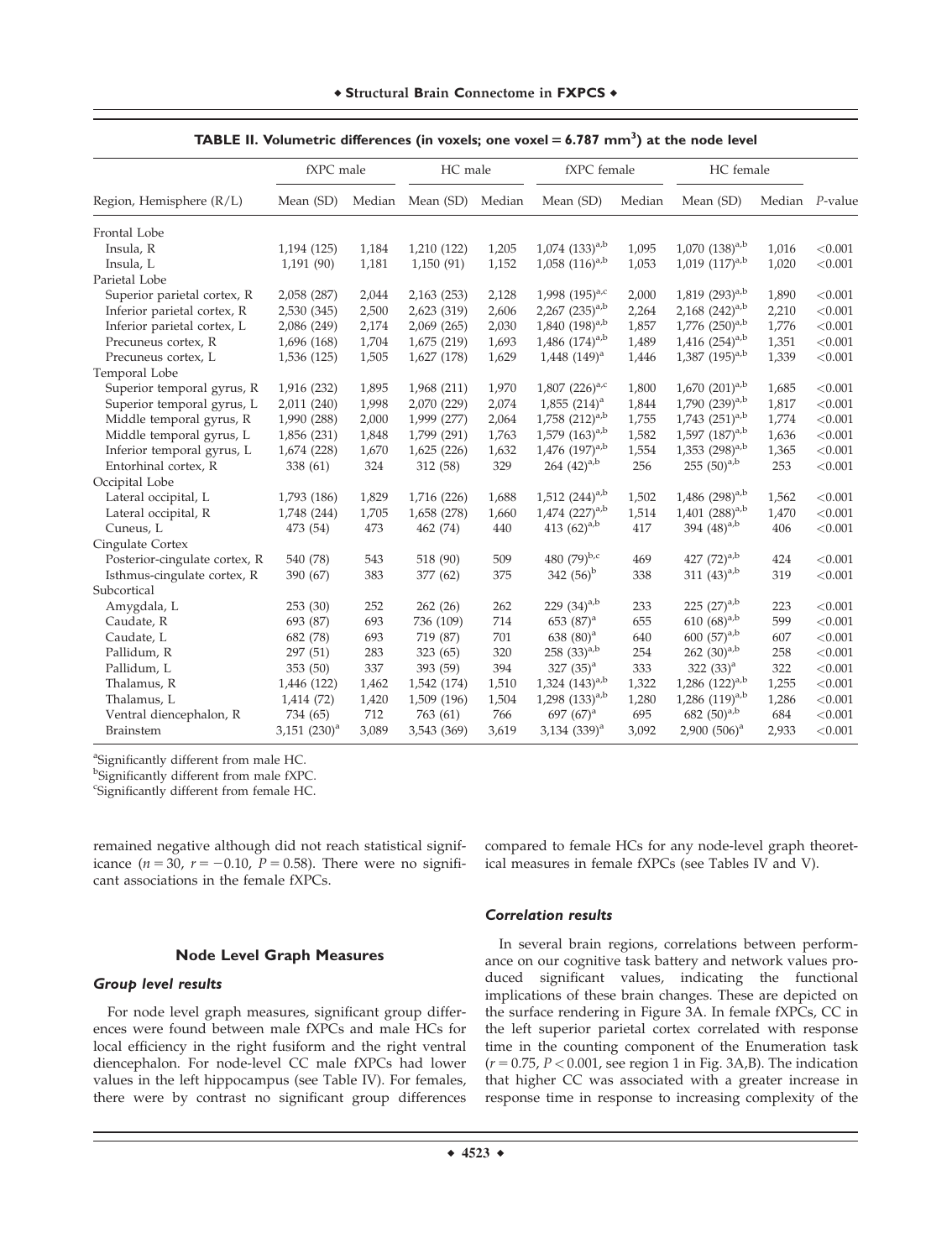



task suggests that this critical cortical region was excessively localized relative to the global network in female carriers, thus compromising its role in communicating effectively with other critical neural regions of the circuit. This association remained statistically significant even after accounting for CGG repeat size ( $t = 6.0$ ,  $P < 0.005$ ). (It is worth noting that this result is consistent with the involvement of parietal regions in numerical and attentional control functions that are critical components of this task.)

Several other relationships that were consistent with our hypotheses did not survive the FDR criteria for statistical

significance. In particular, nodal CC showed a positive relationship in the left inferior parietal cortex  $(r = 0.52)$ ,  $P = 0.006$ ) with response time in the counting component of the Enumeration task (Region 2 in Fig. 3A) and in the left precuneus with response time in the subitizing component of the Enumeration task ( $r = 0.47$ ,  $P = 0.01$ ; see region 3 in Fig. 3A). As above these results indicate that higher CCs (i.e., stronger local segregation) were associated with longer response times. In addition, nodal path length showed a positive association with oral motor reaction time in the right paracentral gyrus  $(r = 0.44, P = 0.02)$ ,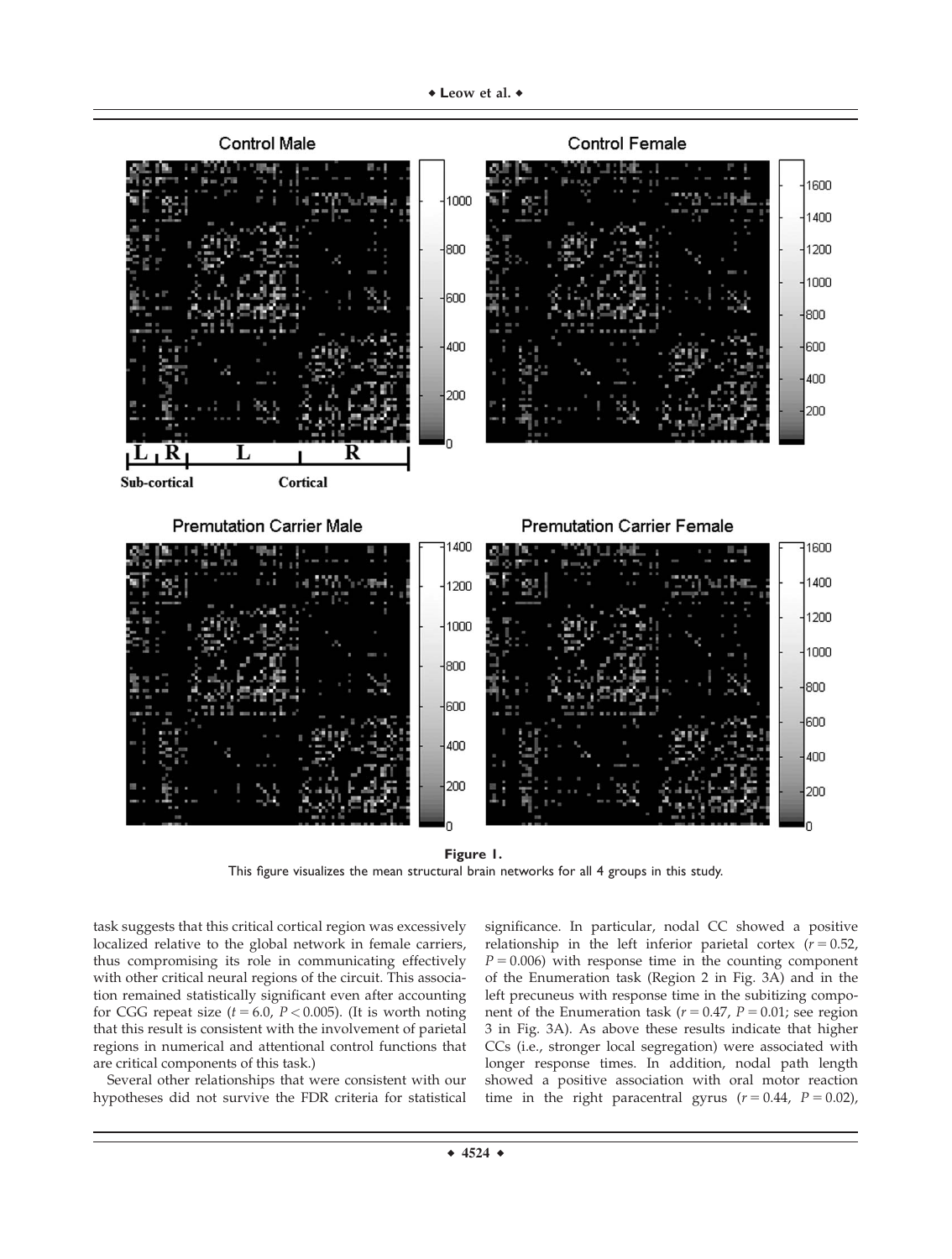|                                |             |        | $\frac{1}{2}$ $\frac{1}{2}$ $\frac{1}{2}$ $\frac{1}{2}$ $\frac{1}{2}$ $\frac{1}{2}$ $\frac{1}{2}$ $\frac{1}{2}$ $\frac{1}{2}$ $\frac{1}{2}$ $\frac{1}{2}$ $\frac{1}{2}$ $\frac{1}{2}$ $\frac{1}{2}$ $\frac{1}{2}$ $\frac{1}{2}$ $\frac{1}{2}$ $\frac{1}{2}$ $\frac{1}{2}$ $\frac{1}{2}$ $\frac{1}{2}$ $\frac{1}{2}$ |        |                    |        |                    |        |            |  |
|--------------------------------|-------------|--------|---------------------------------------------------------------------------------------------------------------------------------------------------------------------------------------------------------------------------------------------------------------------------------------------------------------------|--------|--------------------|--------|--------------------|--------|------------|--|
|                                | fXPC male   |        | HC male                                                                                                                                                                                                                                                                                                             |        | fXPC female        |        | HC female          |        |            |  |
| Measure                        | Mean (SD)   | Median | Mean (SD)                                                                                                                                                                                                                                                                                                           | Median | Mean (SD)          | Median | Mean (SD)          | Median | $P$ -value |  |
| Strength<br>(mean fiber count) | 1559 (224)  | 1548   | 1653 (210)                                                                                                                                                                                                                                                                                                          | 1708   | 1777 (278)         | 1750   | 1699 (238)         | 1638   | 0.09       |  |
| Normalized CC                  | 2.3(0.2)    | 2.3    | 2.3(0.2)                                                                                                                                                                                                                                                                                                            | 2.3    | 2.0 $(0.3)^{a,b}$  | 1.9    | 2.0 $(0.3)^{a,b}$  | 1.9    | < 0.001    |  |
| Clustering coefficient         | 28.5(3.5)   | 28.9   | 28.8(2.9)                                                                                                                                                                                                                                                                                                           | 29.2   | 25.1 $(2.9)^{a,b}$ | 25.1   | 24.8 $(4.1)^{a,b}$ | 23.6   | < 0.001    |  |
| Normalized<br>path length      | 1.3(0.1)    | 1.3    | 1.4(0.3)                                                                                                                                                                                                                                                                                                            | 1.3    | 1.3(0.1)           | 1.3    | 1.3(0.1)           | 1.3    | 0.1        |  |
| Path length                    | 0.18(0.003) | 0.018  | 0.018(0.002)                                                                                                                                                                                                                                                                                                        | 0.017  | 0.019(0.006)       | 0.017  | 0.018(0.002)       | 0.018  | 0.7        |  |
| Global efficiency              | 84.1 (10.9) | 81.3   | 87.5 (10.0)                                                                                                                                                                                                                                                                                                         | 89.9   | 88.6 (13.2)        | 87.9   | 86.5 (11.6)        | 83.6   | 0.6        |  |

**TABLE III. Global graph theoretical measures**

<sup>b</sup>Significantly different from male fXPC.

relating longer graph distance in this region (needed to reach other nodes in the graph) with longer reaction times (Region 5 in Fig. 3A). Lastly, there was a trend toward a negative association between nodal or local efficiency and manual motor reaction time in the brainstem  $(r = -0.44,$  $P = 0.02$ ; the higher the nodal efficiency in the brain stem, the shorter the reaction time; Region 4 in Fig. 3A).

In male fXPCs, there were no significant associations between nodal measures and task performance. However, since the sample size for this group was much smaller  $(n = 16)$ , we believe the lack of significance in any of the correlations was more a consequence of reduced power than the lack of any relationships, especially because males are generally more heavily impacted than females.

# **DISCUSSION**

In this article, we presented the first ever study on the brain connectome of fXPC, both male and female, relative to their age-equivalent healthy controls. We sought to achieve several goals with our analyses. One was to determine whether this method produces results that are consistent with, and/or complementary to the small but growing body of findings of neural anomalies in these groups. This is of particular interest because, unlike previous methods, the current technique is able to study, on a system level, the global interaction between the gray matter nodes and the white matter connections of the networks. A second goal was to exploit the integrative nature, in a system organizational context, of the connectome approach to see if our results might give any indication that this method could be used to detect biomarkers of disease risk earlier and more completely than is feasible for other methods, such that progression towards clinical manifestations as well as targets for and approaches to preventive intervention can be better understood.

Our key findings are summarized as follows. First, we found that, relative to unaffected male controls, young adult males fXPCs had reduced brainstem volumes, which is consistent with findings reported in older male permutation carriers. By contrast, relative to unaffected female controls, young adults female fXPCs had larger right superior temporal gyrus, right superior parietal gyrus, and right posterior cingulate volumes. These appear to be novel findings, and may suggest the presence of compensatory mechanisms in female (but not in male) related to the previously reported finding of faster psychomotor speed in female fXPCs than that of the unaffected female controls of the same age [Goodrich-Hunsaker et al., 2011c].

In terms of network characteristics, although no global differences were found between fXPCs and HCs, correlation analyses showed that global efficiency significantly negatively correlated with genetic dosage, as measured by CGG repeat length, in male fXPCs (and we found a negative but non-significant correlation in the female group). It



Association between global efficiency and CGG repeat in male fXPCs ( $n = 14$ ,  $r = -0.63$ ,  $P = 0.02$ ).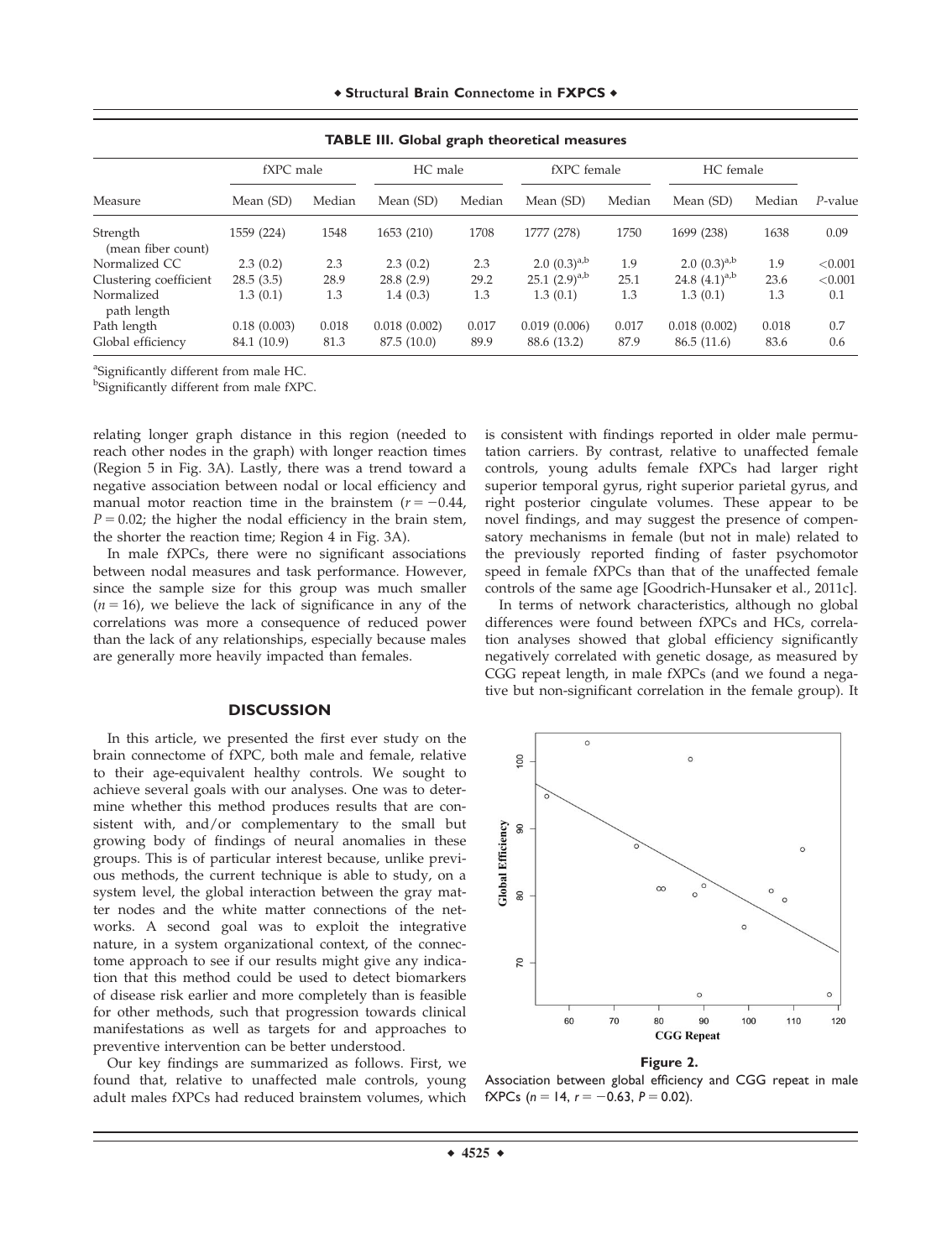|                            | fXPC male         |        | HC male    |        | fXPC female         |        | HC female             |        |            |  |
|----------------------------|-------------------|--------|------------|--------|---------------------|--------|-----------------------|--------|------------|--|
| Measure<br>Region          | Mean (SD)         | Median | Mean (SD)  | Median | Mean (SD)           | Median | Mean (SD)             | Median | $P$ -value |  |
| Local efficiency           |                   |        |            |        |                     |        |                       |        |            |  |
| Fusiform, R                | $0.15(0.03)^{a}$  | 0.15   | 0.20(0.04) | 0.20   | $0.24~(0.07)^{a,b}$ | 0.24   | $0.26$ $(0.06)^{a,b}$ | 0.26   | < 0.001    |  |
| Ventral<br>diencephalon, R | $0.22$ $(0.03)^a$ | 0.22   | 0.24(0.03) | 0.24   | $0.29(0.06)^{a,b}$  | 0.30   | $0.29$ $(0.07)^{a,b}$ | 0.31   | < 0.001    |  |
| Local CC                   |                   |        |            |        |                     |        |                       |        |            |  |
| Hippocampus, L             | $19.3 (3.2)^a$    | 18.8   | 21.7(2.9)  | 20.9   | 16.1 $(4.3)^{a,b}$  | 15.1   | $17.3$ $(6.5)^{a,b}$  | 15.0   | < 0.001    |  |

**TABLE IV. Node level graph theoretical measures with significant group differences within males**

<sup>b</sup>Significantly different from male fXPC.

should also be noted this CGG modulation effect is similar to the age effect on network efficiency (global efficiency for example, has been shown to decrease across the life span in a connectome study using interregional correlations between gray matter volumes [Zhu et al., 2012], thus providing an initial finding that links premutation dosage directly to neurodegenerative brain changes that are consistent with amplified effects of normal aging. Moreover, if we compare the  $-0.41$  correlation between age and global efficiency reported in a recent study on structural brain networks in older participants processed using the same image processing pipeline [Ajilore et al., 2014] to our correlation of  $-0.63$  between CGG repeat length in males, our findings suggest that increased CGG dosage in males represents an effective increase of  ${\sim}1.5$  years per extra CGG repeat of "brain aging" as measured in terms of decreasing efficiency. The negative, but very small  $(-0.1)$ , value of this correlation in females suggests that CGG repeat length alone does not contribute any significant risk, over aging alone, of neural aging. While unrelated to overall brain volumes, such a result is at very least, consistent with the very different trajectories in neurodegeneration seen in males and females as they age. These findings appear to satisfy our second goal, which was to exploit the integrative, system organizational nature of the connectome approach to seek to identify biomarkers of disease risk earlier and more completely than is feasible for other methods. Here, it appears that the negative global efficiency/ CGG length correlation may prove to be an effective marker of "brain aging" that can be detected in apparently healthy, nonsymptomatic fXPCs. Such correlations were significant in our 20–40 year old male, and showed the same trend in young adult female fXPCs. If more sensitive measures of "genetic dosage" than CGG length become available then this relationship might prove to be an effective risk marker that could be detected long before any symptoms occur. This possible relationship urgently needs to be explored in a larger sample.

The patterns of relations in our global analyses of a lack of statistical differences between groups coupled with positive CGG modulation effect merit further discussion. First, the fact that our participants of this study were healthy

young adults with no clinical symptoms beyond their carrier status may itself explain why we found no group differences in our global analyses. However, our significant correlation results support our proposal that cognitive function and clinical data along with connectome patterns are likely to better characterize underlying brain pathophysiology than diagnostic categories or gender alone. Categorical diagnostic constructs such as the fragile X premutation-carrying status (whose definition relies on a binary determination based on the participant's CGG repeat), may not capture the overlapping and continuously varying endophenotypes and phenotypes as well as a continuous variable such as the actual repeats of a participant's CGG. The lack of significant group differences on the global level also may be partly due to the relatively narrow age range and fairly small sample size of our dataset. Also, the fact that our diffusion-weighted MR imaging data were acquired using a reasonable angular resolution (30 directions), but without the advantage of, the now more common, very high angular resolution, may have reduced our power to detect small group differences.

However, at the node-level, several important results emerged. Reduced local efficiency (i.e., lower local network integration) in male fXPCs in the right fusiform and diencephalon appear to be consistent with oculomotor and visual processing changes evident in both FXS and the later occurring FXTAS phenotype [Kogan et al., 2004; Sulkowski and Kaufman, 2008]. Lower local CC (the degree to which neighboring nodes are interconnected) in the left hippocampus in male fXPCs relative to controls is consistent with the affective and cognitive differences that they manifest. While the translational implications of the directionality of this finding needs to be further studied in a future sample, such an involvement is consistent with several recent studies investigating a range of cognitive functions, including spatial processing, [Hocking et al., 2012; MacLeod et al., 2010; Wong et al., 2012] that have been theorized to be associated with hippocampus [Koldewyn et al., 2008; Wang et al., 2012] and with its role in affective processing by the limbic system [Jacquemont et al., 2004a,b; Hessl et al., 2007].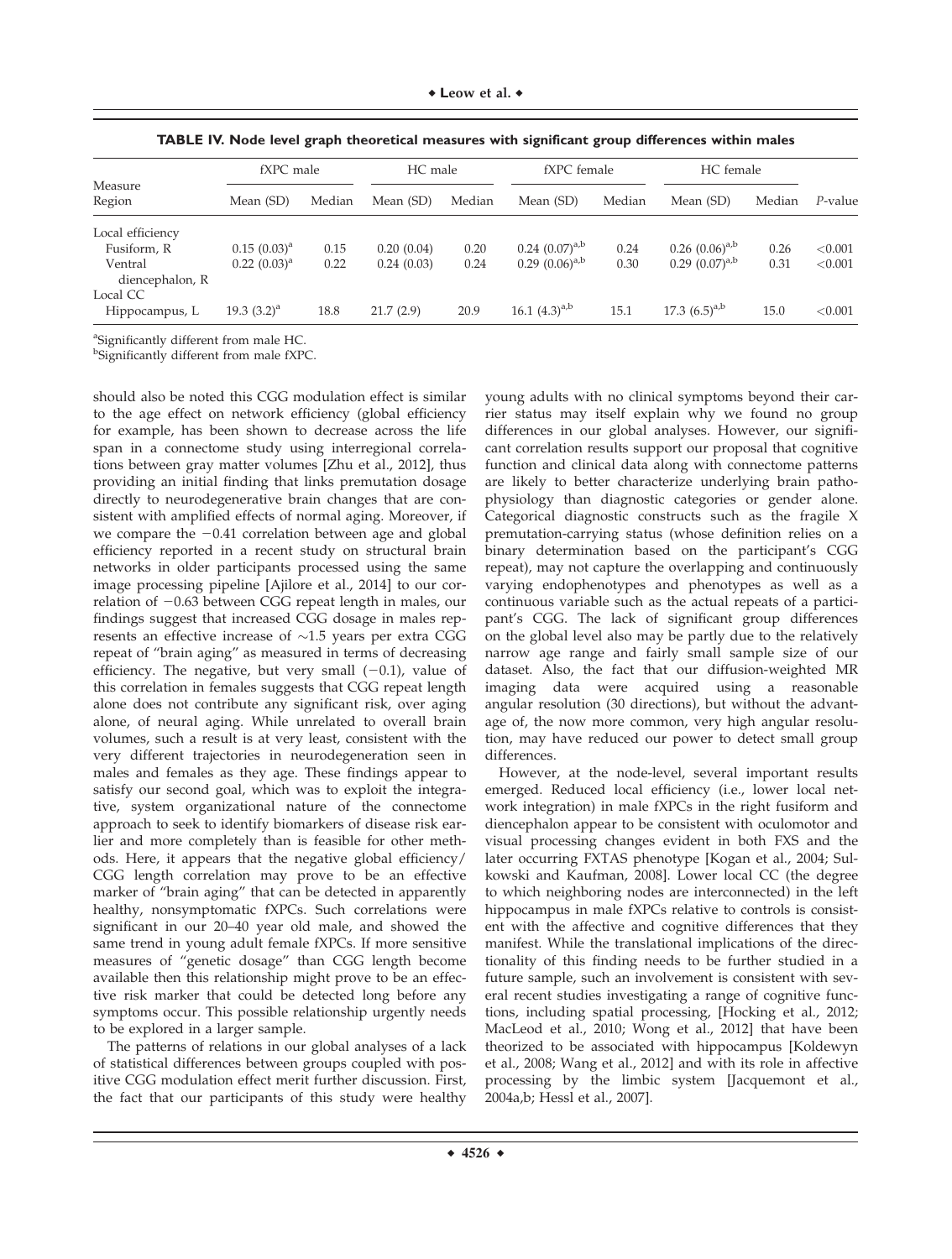|                                     | fXPC male      |        | HC male     |          | fXPC female           |        | HC female             |      |                |  |
|-------------------------------------|----------------|--------|-------------|----------|-----------------------|--------|-----------------------|------|----------------|--|
| Measure<br>Region, Hemisphere (R/L) | Mean (SD)      | Median | Mean (SD)   | Median   | Mean (SD)             | Median | Mean (SD)             |      | Median P-value |  |
| Local CC                            |                |        |             |          |                       |        |                       |      |                |  |
| Frontal Lobe                        |                |        |             |          |                       |        |                       |      |                |  |
| Rostral middle                      | 53.4 (21.4)    | 50.0   | 50.6 (19.8) | 48.3     | 36.1 $(17.6)^{a,b}$   | 31.0   | 28.6 $(15.7)^{a,b}$   | 24.9 | < 0.001        |  |
| frontal gyrus, R                    |                |        |             |          |                       |        |                       |      |                |  |
| Rostral middle                      | 54.4 (16.0)    | 53.2   | 55.6 (25.3) | 51.1     | 39.8 $(21.8)^{a,b}$   | 32.4   | 35.5 $(16.5)^{a,b}$   | 30.7 | < 0.001        |  |
| frontal gyrus, L                    |                |        |             |          |                       |        |                       |      |                |  |
| Pars orbitalis, R                   | 46.2(12.4)     | 42.3   | 47.3 (16.7) | 44.6     | 26.7 $(12.6)^{a,b}$   | 24.0   | 30.9 $(18.1)^{a,b}$   | 24.5 | < 0.001        |  |
| Pars triangularis, R                | 51.8(15.2)     | 50.0   | 47.0 (12.7) | 46.6     | 32.3 $(16.4)^{a,b}$   | 27.9   | 30.5 $(16.8)^{a,b}$   | 22.6 | < 0.001        |  |
| Pars triangularis, L                | 53.5 (16.6)    | 53.6   | 48.0 (13.7) | 49.5     | 35.0 $(19.2)^{a,b}$   | 28.7   | 32.5 $(21.6)^{a,b}$   | 22.8 | < 0.001        |  |
| Parietal Lobe                       |                |        |             |          |                       |        |                       |      |                |  |
| Superior parietal cortex, L         | 31.3(9.0)      | 29.5   | 33.1(7.6)   | 32.8     | 25.0 $(8.2)^{a,b}$    | 22.2   | 24.1 $(8.0)^{a,b}$    | 21.2 | < 0.001        |  |
| Precuneus cortex, R                 | 26.6(6.9)      | 26.2   | 27.2(8.5)   | 26.1     | 19.3 $(6.8)^{a,b}$    | 16.2   | 18.7 $(6.2)^{a,b}$    | 16.5 | < 0.001        |  |
| Precuneus cortex, L                 | 24.0(6.8)      | 24.9   | 25.5(5.7)   | 25.4     | 19.6 $(5.5)^a$        | 17.9   | 18.0 $(5.4)^{a,b}$    | 16.1 | < 0.001        |  |
| Temporal Lobe                       |                |        |             |          |                       |        |                       |      |                |  |
| Temporal pole, R                    | 36.1 (14.8)    | 33.6   | 29.5(8.0)   | 27.1     | 22.4 $(7.3)^{a,b}$    | 21.3   | $25.5(9.2)^{b}$       | 23.3 | < 0.001        |  |
| Temporal pole, L                    | 34.3 (12.6)    | 33.9   | 35.2(9.8)   | 34.5     | 25.2 $(11.3)^{a,b}$   | 22.1   | 21.3 $(7.4)^{a,b}$    | 20.1 | < 0.001        |  |
| Subcortical                         |                |        |             |          |                       |        |                       |      |                |  |
| Amygdala, R                         | 22.6(4.8)      | 22.0   | 20.5(4.8)   | 19.5     | 15.6 $(4.3)^{a,b}$    | 14.0   | 15.1 $(5.8)^{a,b}$    | 13.1 | < 0.001        |  |
| Hippocampus, R                      | 22.9(4.7)      | 22.9   | 23.0(5.2)   | 21.8     | 14.7 $(3.0)^{a,b}$    | 14.9   | 16.9 $(6.7)^{a,b}$    | 14.4 | < 0.001        |  |
| Hippocampus, L                      | $19.3 (3.2)^a$ | 18.8   | 21.7(2.9)   | 20.9     | 16.1 $(4.3)^{a,b}$    | 15.1   | 17.3 $(6.5)^{a,b}$    | 15.0 | < 0.001        |  |
| Caudate, R                          | 21.7(4.7)      | 21.2   | 21.9(4.9)   | 22.0     | 16.8 $(3.9)^{a,b}$    | 16.3   | 17.6 $(5.3)^{a,b}$    | 15.2 | < 0.001        |  |
| Thalamus, R                         | 21.4(4.2)      | 20.6   | 23.2(4.6)   | 21.9     | 17.4 $(2.8)^{a,b}$    | 16.9   | 16.9 $(4.3)^{a,b}$    | 15.3 | < 0.001        |  |
| Thalamus, L                         | 23.2(3.9)      | 22.8   | 22.8 (4.4)  | 23.3     | 19.4 $(4.2)^{a,b}$    | 19.2   | 18.0 $(4.0)^{a,b}$    | 17.2 | < 0.001        |  |
| Ventral diencephalon, R             | 19.5(3.9)      | 19.7   | 20.7(2.9)   | 21.2     | 15.4 $(4.2)^{a,b}$    | 14.9   | 15.7 $(3.6)^{a,b}$    | 14.7 | < 0.001        |  |
| Local efficiency                    |                |        |             |          |                       |        |                       |      |                |  |
| Frontal Lobe                        |                |        |             |          |                       |        |                       |      |                |  |
| Pars triangularis, R                | 0.14(0.07)     | 0.13   | 0.13(0.07)  | 0.10     | $0.23$ $(0.09)^{a,b}$ | 0.24   | $0.22$ $(0.10)^{a,b}$ | 0.22 | < 0.001        |  |
| Pars triangularis, L                | 0.14(0.08)     | 0.11   | 0.14(0.05)  | 0.13     | $0.22$ $(0.10)^{a,b}$ | 0.24   | $0.26$ $(0.09)^{a,b}$ | 0.29 | < 0.001        |  |
| Pars orbitalis, R                   | 0.09(0.04)     | 0.09   | 0.09(0.07)  | 0.07     | $0.19 (0.09)^{a,b}$   | 0.18   | $0.16$ $(0.09)^{a,b}$ | 0.16 | < 0.001        |  |
| Medial orbitofrontal gyrus, R       | 0.21(0.05)     | 0.20   | 0.19(0.06)  | 0.18     | $0.26$ $(0.08)^{a,b}$ | 0.26   | $0.27 (0.06)^{a,b}$   | 0.28 | < 0.001        |  |
| Medial orbitofrontal gyrus, L       | 0.19(0.05)     | 0.17   | 0.20(0.05)  | 0.20     | $0.26$ $(0.07)^{a,b}$ | 0.27   | $0.27 (0.07)^{a,b}$   | 0.28 | < 0.001        |  |
| Insula, R                           | 0.20(0.04)     | 0.20   | 0.22(0.04)  | 0.21     | $0.28$ $(0.06)^{a,b}$ | 0.27   | $0.27 (0.07)^{a,b}$   | 0.28 | < 0.001        |  |
| Parietal Lobe                       |                |        |             |          |                       |        |                       |      |                |  |
| Superior parietal cortex, R         | 0.16(0.06)     | 0.14   | 0.17(0.06)  | 0.18     | $0.28$ $(0.07)^{a,b}$ | 0.28   | $0.26$ $(0.07)^{a,b}$ | 0.28 | < 0.001        |  |
| Superior parietal cortex, L         | 0.18(0.06)     | 0.19   | 0.18(0.06)  | 0.17     | $0.28$ $(0.07)^{a,b}$ | 0.29   | $0.27 (0.08)^{a,b}$   | 0.29 | < 0.001        |  |
| Inferior parietal cortex, R         | 0.14(0.06)     | 0.13   | 0.17(0.06)  | 0.17     | $0.24$ $(0.07)^{a,b}$ | 0.26   | $0.23$ $(0.08)^{a,b}$ | 0.23 | < 0.001        |  |
| Inferior parietal cortex, L         | 0.18(0.07)     | 0.19   | 0.16(0.05)  | 0.14     | $0.27$ $(0.08)^{a,b}$ | 0.29   | $0.26$ $(0.08)^{a,b}$ | 0.29 | < 0.001        |  |
| Postcentral gyrus, R                | 0.17(0.08)     | 0.16   | 0.18(0.05)  | 0.18     | $0.23$ $(0.05)^{a,b}$ | 0.23   | $0.24$ $(0.06)^{a,b}$ | 0.25 | < 0.001        |  |
| Precuneus, R                        | 0.22(0.07)     | 0.21   | 0.21(0.04)  | 0.22     | $0.30 (0.06)^{a,b}$   | 0.28   | $0.27 (0.07)^{a,b}$   | 0.28 | < 0.001        |  |
| Precuneus, L                        | 0.21(0.06)     | 0.20   | 0.21(0.04)  | 0.21     | $0.29$ $(0.06)^{a,b}$ | 0.29   | $0.27$ $(0.07)^{a,b}$ | 0.28 | < 0.001        |  |
| Temporal Lobe                       |                |        |             |          |                       |        |                       |      |                |  |
| Superior temporal gyrus, R          | 0.16(0.05)     | 0.17   | 0.18(0.05)  | $0.18\,$ | $0.24$ $(0.06)^{a,b}$ | 0.24   | $0.23$ $(0.07)^{a,b}$ | 0.22 | < 0.001        |  |
| Superior temporal gyrus, L          | 0.22(0.04)     | 0.21   | 0.20(0.05)  | 0.20     | $0.27$ $(0.07)^{a,b}$ | 0.28   | $0.26$ $(0.07)^a$     | 0.27 | < 0.001        |  |
| Middle temporal gyrus, R            | 0.13(0.05)     | 0.12   | 0.15(0.05)  | $0.15\,$ | $0.22$ $(0.07)^{a,b}$ | 0.21   | $0.20~(0.07)^{a,b}$   | 0.19 | < 0.001        |  |
| Inferior temporal gyrus, R          | 0.13(0.03)     | 0.12   | 0.16(0.05)  | 0.16     | $0.23$ $(0.07)^{a,b}$ | 0.23   | $0.20~(0.07)^b$       | 0.19 | < 0.001        |  |
| Fusiform gyrus, R                   | $0.15(0.03)^a$ | 0.15   | 0.20(0.04)  | 0.20     | $0.24$ $(0.07)^{a,b}$ | 0.24   | $0.26$ $(0.06)^{a,b}$ | 0.26 | < 0.001        |  |
| Entorhinal cortex, R                | 0.13(0.04)     | 0.12   | 0.15(0.05)  | 0.15     | $0.22$ $(0.08)^{a,b}$ | 0.21   | $0.21 (0.08)^{a,b}$   | 0.21 | < 0.001        |  |
| Temporal pole, R                    | 0.12(0.06)     | 0.11   | 0.14(0.07)  | 0.13     | $0.22$ $(0.08)^{a,b}$ | 0.23   | $0.21$ $(0.08)^{a,b}$ | 0.21 | < 0.001        |  |
| Parahippocampal gyrus, R            | 0.11(0.04)     | 0.11   | 0.14(0.04)  | 0.13     | $0.18~(0.07)^{b}$     | 0.17   | $0.19 (0.05)^{a,b}$   | 0.19 | < 0.001        |  |
| Occipital Lobe                      |                |        |             |          |                       |        |                       |      |                |  |
| Lateral occipital, L                | 0.16(0.08)     | 0.17   | 0.16(0.05)  | 0.15     | $0.26$ $(0.07)^{a,b}$ | 0.28   | $0.25 (0.06)^{a,b}$   | 0.27 | < 0.001        |  |
| Lateral occipital, R                | 0.16(0.05)     | 0.16   | 0.15(0.06)  | 0.14     | $0.25$ $(0.08)^{a,b}$ | 0.26   | $0.24$ $(0.09)^{a,b}$ | 0.26 | < 0.001        |  |
| Lingual, L                          | 0.19(0.07)     | 0.20   | 0.18(0.05)  | $0.18\,$ | $0.27$ $(0.07)^{a,b}$ | 0.28   | $0.27 (0.07)^{a,b}$   | 0.30 | < 0.001        |  |
| Lingual, R                          | 0.18(0.05)     | 0.17   | 0.19(0.05)  | 0.20     | $0.29$ $(0.07)^{a,b}$ | 0.30   | $0.26$ $(0.08)^{a,b}$ | 0.27 | < 0.001        |  |
| Pericalcerine, L                    | 0.14(0.06)     | 0.12   | 0.14(0.06)  | 0.14     | $0.24$ $(0.09)^{a,b}$ | 0.26   | $0.24$ $(0.09)^{a,b}$ | 0.27 | < 0.001        |  |

# **TABLE V. Node level graph theoretical measures with significant 4-group differences**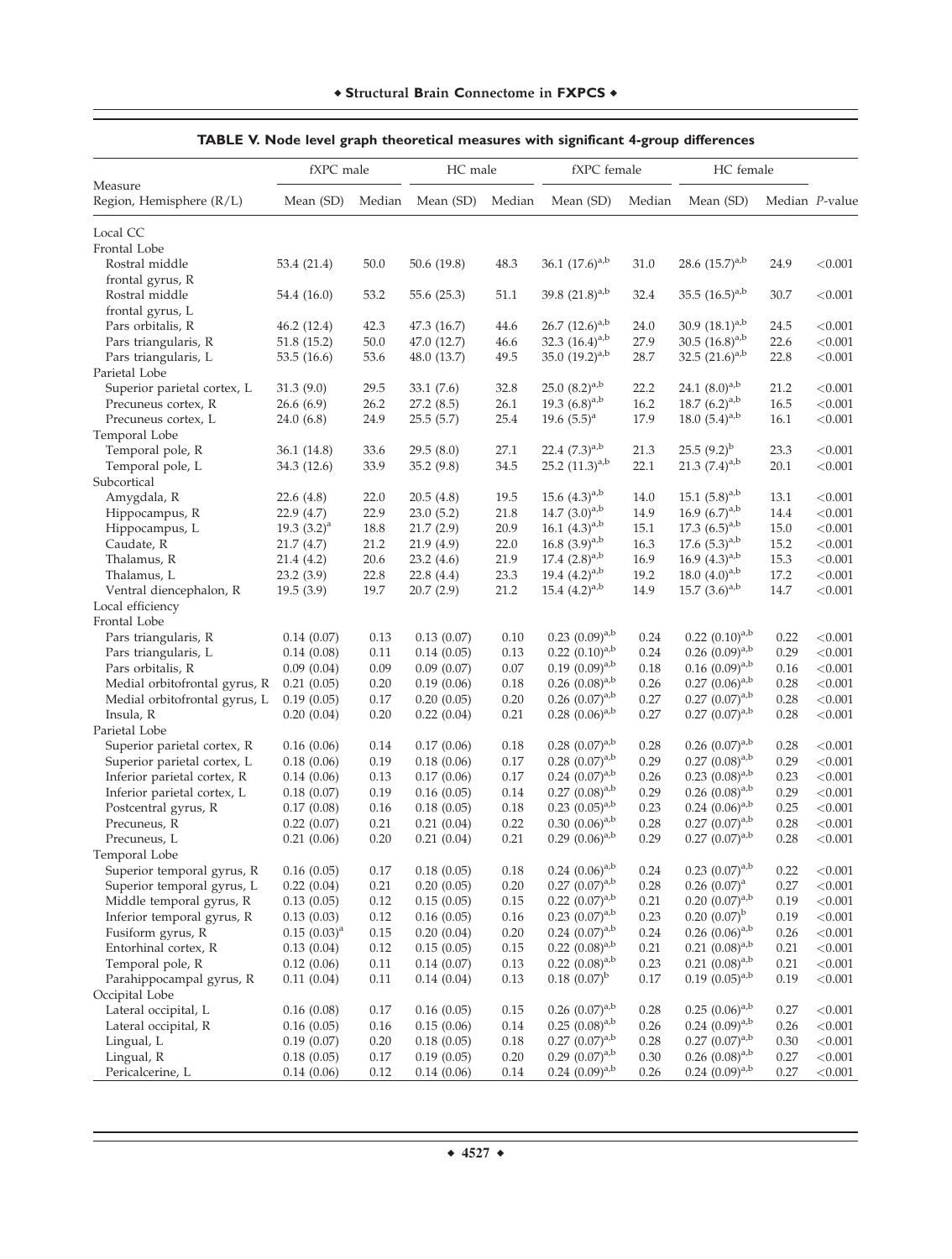| $\bullet$ Leow et al. $\bullet$ |  |  |  |
|---------------------------------|--|--|--|
|---------------------------------|--|--|--|

| Measure                    | fXPC male         |        | HC male      | fXPC female |                       | HC female |                       |       |                |
|----------------------------|-------------------|--------|--------------|-------------|-----------------------|-----------|-----------------------|-------|----------------|
| Region, Hemisphere $(R/L)$ | Mean (SD)         | Median | Mean (SD)    | Median      | Mean (SD)             | Median    | Mean (SD)             |       | Median P-value |
| Pericalcerine, R           | 0.14(0.06)        | 0.14   | 0.17(0.07)   | 0.18        | $0.25$ $(0.09)^{a,b}$ | 0.26      | $0.22$ $(0.08)^{b}$   | 0.23  | < 0.001        |
| Subcortical                |                   |        |              |             |                       |           |                       |       |                |
| Amygdala, R                | 0.14(0.05)        | 0.15   | 0.16(0.05)   | 0.15        | $0.23$ $(0.07)^{a,b}$ | 0.23      | $0.23$ $(0.08)^{a,b}$ | 0.25  | < 0.001        |
| Hippocampus, R             | 0.21(0.03)        | 0.21   | 0.23(0.04)   | 0.23        | $0.29 (0.06)^{a,b}$   | 0.29      | $0.30(0.05)^{a,b}$    | 0.31  | < 0.001        |
| Hippocampus, L             | 0.25(0.04)        | 0.25   | 0.23(0.03)   | 0.24        | $0.29$ $(0.06)^{a,b}$ | 0.31      | $0.29$ $(0.07)^{a,b}$ | 0.33  | < 0.001        |
| Putamen, R                 | 0.23(0.05)        | 0.23   | 0.23(0.05)   | 0.22        | $0.29$ $(0.06)^{a,b}$ | 0.29      | $0.29$ $(0.06)^{a,b}$ | 0.31  | < 0.001        |
| Thalamus, R                | 0.25(0.05)        | 0.25   | 0.26(0.03)   | 0.25        | $0.31 (0.05)^{a,b}$   | 0.30      | $0.30 (0.06)^{a,b}$   | 0.32  | < 0.001        |
| Thalamus, L                | 0.26(0.04)        | 0.26   | 0.25(0.03)   | 0.26        | $0.31 (0.05)^{a,b}$   | 0.31      | $0.30(0.06)^{a,b}$    | 0.32  | < 0.001        |
| Ventral diencephalon, R    | $0.22$ $(0.03)^a$ | 0.22   | 0.24(0.03)   | 0.24        | $0.29$ $(0.06)^{a,b}$ | 0.30      | $0.29$ $(0.07)^{a,b}$ | 0.31  | < 0.001        |
| Ventral diencephalon, L    | 0.22(0.05)        | 0.21   | 0.24(0.04)   | 0.24        | $0.30 (0.06)^{a,b}$   | 0.31      | $0.29$ $(0.09)^{a,b}$ | 0.32  | < 0.001        |
| <b>Brainstem</b>           | 0.23(0.04)        | 0.23   | 0.23(0.04)   | 0.23        | $0.30(0.05)^{a,b}$    | 0.31      | $0.29 (0.07)^{a,b}$   | 0.31  | < 0.001        |
| Cerebellum, R              | 0.12(0.05)        | 0.12   | 0.15(0.05)   | 0.14        | $0.23$ $(0.07)^{a,b}$ | 0.24      | $0.24$ $(0.06)^{a,b}$ | 0.25  | < 0.001        |
| Cerebellum, L              | 0.16(0.06)        | 0.17   | 0.16(0.06)   | 0.17        | $0.24$ $(0.07)^{a,b}$ | 0.25      | $0.24$ $(0.08)^{a,b}$ | 0.26  | < 0.001        |
| Nodal path length          |                   |        |              |             |                       |           |                       |       |                |
| Subcortical                |                   |        |              |             |                       |           |                       |       |                |
| Hippocampus, R             | 0.016(0.003)      | 0.015  | 0.014(0.002) | 0.014       | $0.017~(0.004)^a$     | 0.017     | $0.017$ $(0.002)^a$   | 0.017 | < 0.001        |

**TABLE V. (continued).**

<sup>b</sup>Significantly different from male Fxpc.

In female fXPCs, CC in the left superior parietal cortex correlated positively with the attentionally demanding counting response time in our Enumeration task, even after accounting for CGG repeats. This indicates that increased local network segregation was related to poorer performance. Also, several more relationships consistent with our hypotheses showed statistical trends towards

correlations in the adult female fXPCs between key perceptual and motor brain regions and measures of those same cognitive functions. Specifically, CC in the left precuneus showed a positive relationship with response time on the subitizing component of the Enumeration task. There is now a large literature linking many components of the medial and lateral inferior parietal lobes, including the



# **Figure 3.**

**A**: Surface rendering of brain regions showing significant correlations with cognitive tasks. **B**: Association between counting on the Enumeration task and the CC in the left superior parietal cortex in female fXPCs  $(r = 0.75, P < 0.001)$ .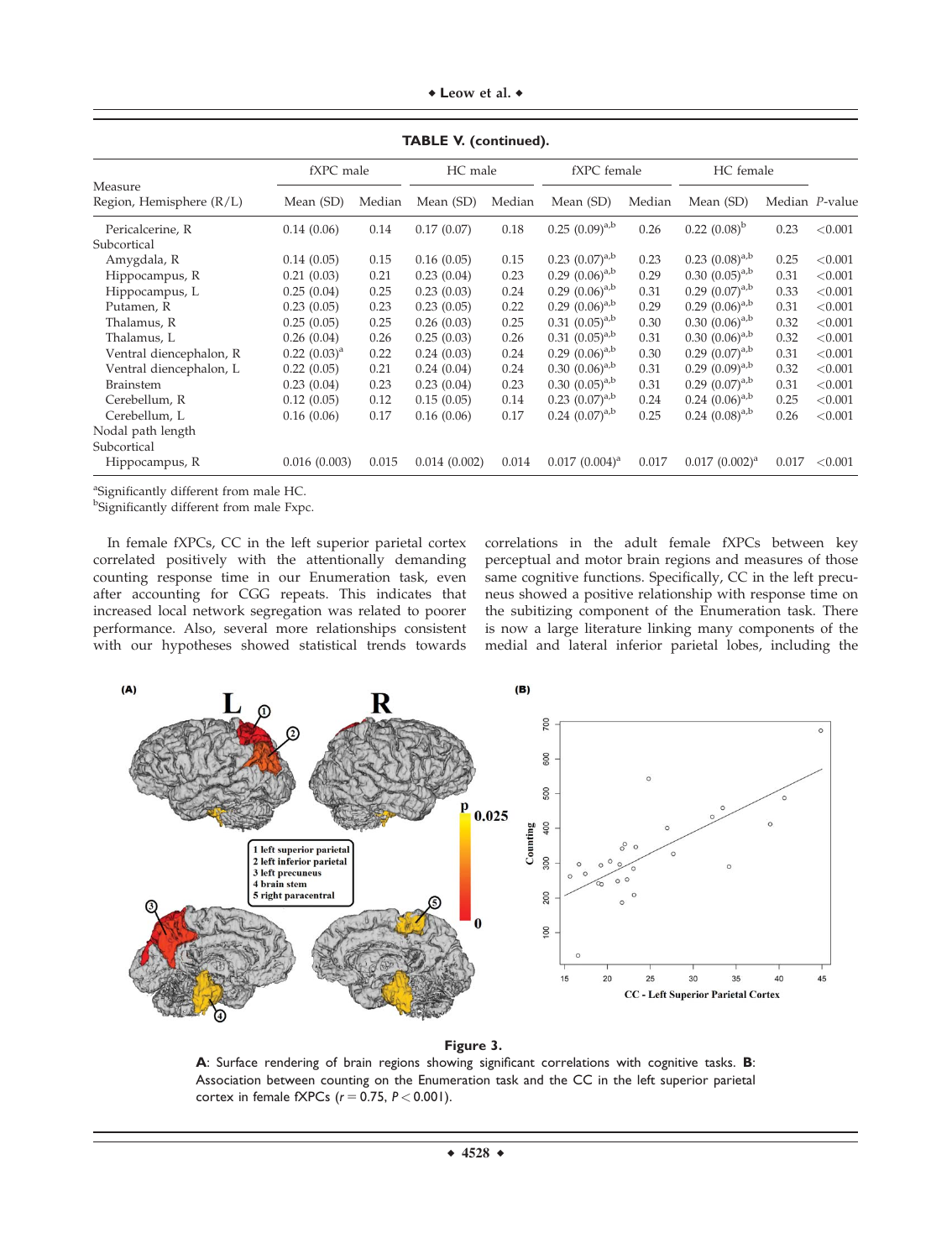precuneus, to a range of attentional, comparative, and quantitative cognitive functions [Ansari, 2008; Cohen Kadosh et al., 2005; Shuman and Kanwisher, 2004]. Of course, such regions do not act alone and are part of welldescribed processing circuits that have critical interconnections with frontal, occipital, and temporal cortices. Thus a possible "overlocalization" of the most central processing nodes might impede information transfer and slow performance on such tasks. The same female fXPCs participants also showed a trend toward a negative relationship between local network integration in the brain stem (as measured by nodal efficiency) and manual motor reaction time, and between the local network integration in the right paracentral cortex (as measured by nodal path length) and oral reaction time. These relationships are consistent with the connectivity of the motor system; the brain stem has direct connections with the motor cortex and the paracentral cortex includes the supplementary motor area, which is a central component of the motor control system, particularly of internally generated movements.

By contrast, in male fXPCs, we did not see any significant associations between nodal measures and task performance. The lack of significant association results for the male fXPCs was most likely due to the much smaller sample of that gender. Taken as whole, these results provide important hypotheses regarding neural biomarkers that need to be evaluated by future larger studies. Together the trends in our correlation data suggest that larger sample studies in the future might be able to identify very sensitive biomarkers in motor and perceptual networks for cognitive functions that are consistent with well-known neurological symptoms of FXTAS and milder forms of neurodegeneration in the fragile X spectrum.

Lastly, we note that our results additionally support notable gender differences, regardless of their premutation status. Indeed, in our secondary analyses, female participants exhibited lower global network clustering regardless of the diagnostic group. Locally, we also found widespread higher local efficiency and/or lower local clustering in both groups of female participants. Our findings are in general consistent with existing literature on gender differences of brain connectome, supporting that women, on average, show greater overall cortical connectivity and the underlying organization of their cortical networks tends to be more efficient, both locally and globally [Gong et al., 2009; Yan et al., 2011].

#### **CONCLUSION**

Here, we present the first brain connectome study in both male and female carriers of the fragile X premutation allele relative to healthy controls. Our results suggest that this approach has considerable potential for sensitively detecting dose-modulated brain changes in relatively young, non-FXTAS fXPC. This represents novel findings in that both groups appear typically functioning not only

behaviorally but also with respect to IQ, though males as a group do more poorly on some tasks than do HCs [Wong et al., 2012]. Thus, we argue that the ability to detect such subtle differences should be considered as an important approach, which in future studies may enable us to further discover possible neurobehavioral connectome biomarkers for detecting preclinical brain change in the fXPC spectrum.

# **ACKNOWLEDGMENTS**

The NIH had no further role in study design; in the collection, analysis, and interpretation of data; in the writing of the report; and in the decision to submit the article for publication. The authors thank the participants who made this work possible.

## **REFERENCES**

- Ajilore O, Lamar M, Kumar A (2014): Association of brain network efficiency with aging, depression, and cognition. Am J Geriatr Psychiatry 22:102–110. doi: [10.1016/j.jagp.2013.10.004.](info:doi/10.1016/j.jagp.2013.10.004)
- Ansari D (2008): Effects of development and enculturation on number representation in the brain. Nat Rev Neurosci 9:278–291.
- Barnea-Goraly N, Eliez S, Hedeus M, Menon V, White CD, Moseley M, Reiss AL (2003): White matter tract alterations in fragile X syndrome: Preliminary evidence from diffusion tensor imaging. Am J Med Genet B Neuropsychiatr Genet 118B:81–88.
- Bourgeois JA, Coffey SM, Rivera SM, Hessl D, Gane LW, Tassone F, Greco C, Finucane B, Nelson L, Berry-Kravis E, Grigsby J, Hagerman PJ, Hagerman RJ (2009): A review of fragile X premutation disorders: Expanding the psychiatric perspective. J Clin Psychiatry 70:852–862.
- Brunberg JA, Jacquemont S, Hagerman RJ, Berry-Kravis EM, Grigsby J, Leehey MA, Tassone F, Brown WT, Greco CM, Hagerman PJ (2002): Fragile X premutation carriers: Characteristic mr imaging findings of adult male patients with progressive cerebellar and cognitive dysfunction. AJNR Am J Neuroradiol 23:1757–1766.
- Bullmore E, Sporns O (2009): Complex brain networks: Graph theoretical analysis of structural and functional systems. Nat Rev Neurosci 10:186–198.
- Cohen Kadosh R, Henik A, Rubinsten O, Mohr H, Dori H, van de Ven V, Zorzi M, Hendler T, Goebel R, Linden DE (2005): Are numbers special? The comparison systems of the human brain investigated by fmri. Neuropsychologia 43:1238–1248.
- Dijkstra EW (1959): A note on two problems in connexion with graphs. Numer Math 1:269–271.
- GadElkarim JJ, Schonfeld D, Ajilore O, Zhan L, Zhang AF, Feusner JD, Thompson PM, Simon TJ, Kumar A, Leow AD (2012): A framework for quantifying node-level community structure group differences in brain connectivity networks. Med Image Comput Comput Assist Interv 15:196–203.
- Garcia-Arocena D, Hagerman PJ (2010): Advances in understanding the molecular basis of fxtas. Hum Mol Genet 19:R83–89.
- Gong G, Rosa-Neto P, Carbonell F, Chen ZJ, He Y, Evans AC (2009): Age-and gender-related differences in the cortical anatomical network. J Neurosci 29:15684–15693.
- Goodrich-Hunsaker NJ, Wong LM, McLennan Y, Srivastava S, Tassone F, Harvey D, Rivera SM, Simon TJ (2011a): Young